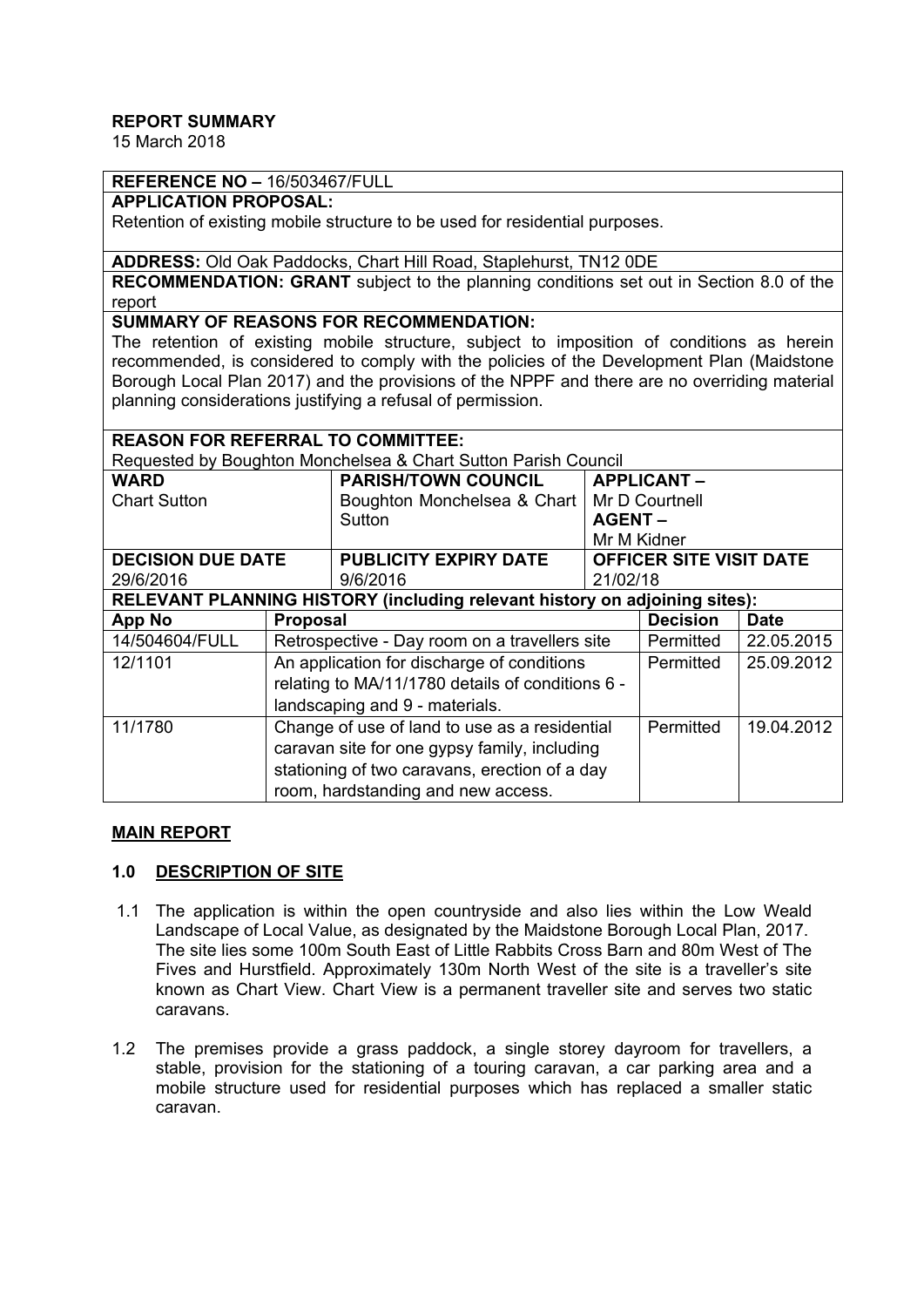# **2.0 PROPOSAL**

2.1 Retrospective planning permission is sought for the retention of a mobile building to enable the family to remain settled on the permitted gypsy and traveller site.

# **3.0 POLICY AND OTHER CONSIDERATIONS**

- National Planning Policy Framework (NPPF)
- National Planning Practice Guidance (NPPG)
- Maidstone Local Plan (2011-2031): Policies SS1, SP17, DM1, DM15 & DM30
- Planning Policy for Traveller Sites 2015 (PPTS)
- Neighbourhood Plan: N/A

### **4.0 LOCAL REPRESENTATIONS**

- 4.1 Seven residents were notified, 2 local representations were received, and the objections are as follows:
	- The structure does not appear, from the photographs submitted, to be mobile as defined by the Mobile Homes Act 2013.
	- No details of the materials used for the build have been submitted and the structure would appear to be permanent
	- Since the structure has been erected the private drive which the residents of Old Oak Paddocks are using now has flooding issues which in the winter freezes over becoming accident risk. The structure and the flooding are right on a blind bend and is increased hazard.
	- What will be their means of access be once the right of way is bought into force.
- 4.2 Chart Sutton Parish Council object to the application for the following reasons:
	- There is no justification for building a house in that area.
	- If this is approved it will set a precedent for others.
	- The Parish Council believes that this is a house and not a mobile structure, as it is attached to the ground and is not moveable. Surely it is also too large to be 'mobile'.

Chart Sutton PC wish to see this application refused and require it to go before the planning committee if the conclusion of MBC is contrary to that of the Parish Council

### **5.0 CONSULTATIONS**

None

### **6.0 APPRAISAL**

Key Issues

6.1 The key planning considerations relate to the visual impact of the development on the character and appearance of the open countryside, the impact on the amenities of the adjoining occupiers.

#### Policy Background

6.2 Local Plan Policy SP17 indicates that development proposals in the countryside will not be permitted unless they accord with other policies in the plan and they will not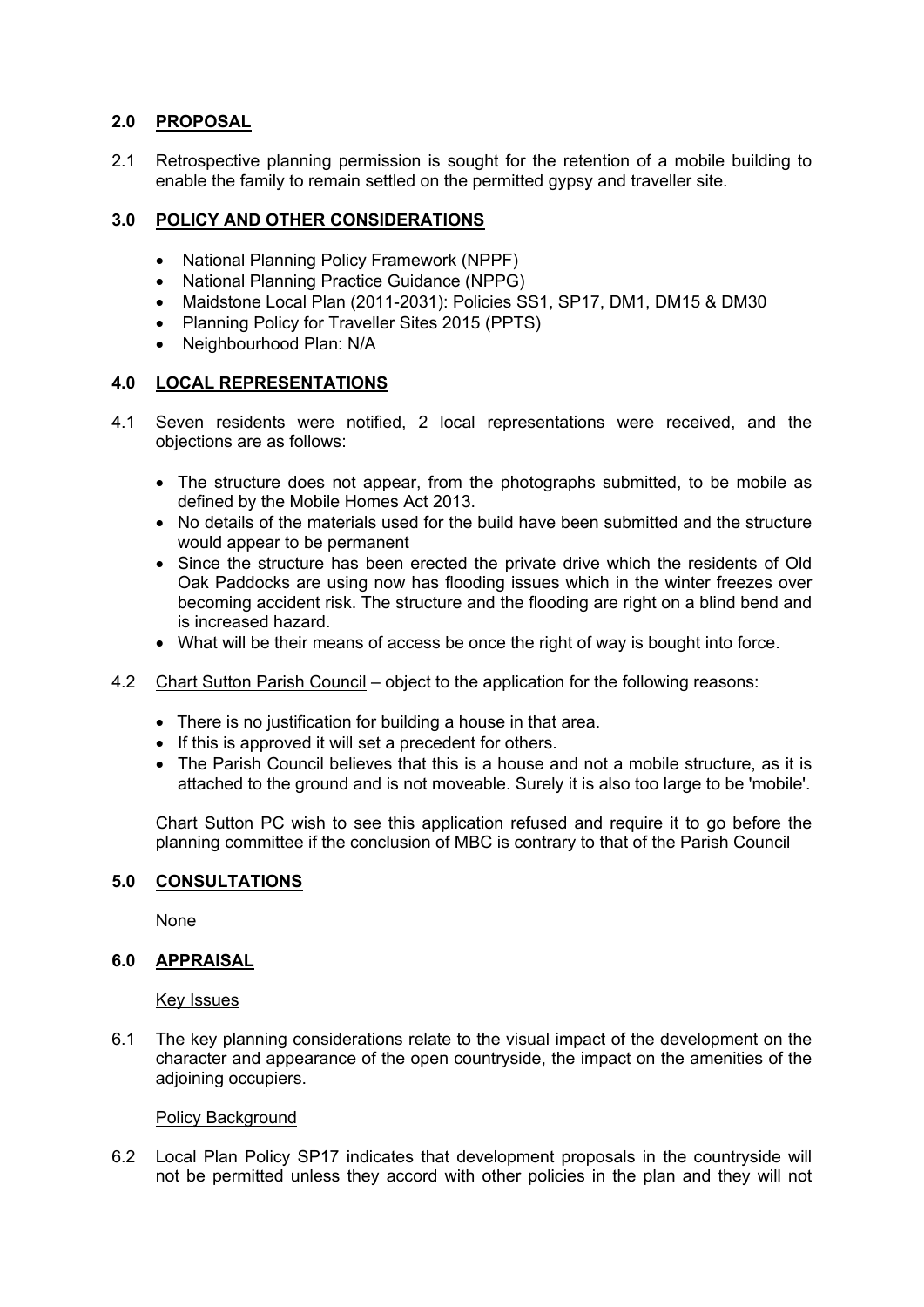result in harm to the character and appearance of the area. The distinctive landscape character of the Low Weald will be conserved and enhanced.

- 6.3 Local Plan Policy DM1 deals with the principles of good design with regard paid to, amongst other things, scale and site coverage.
- 6.4 Local Plan Policy DM15 is specific to gypsy development, allowing for development subject to compliance with certain criteria, which includes sustainability, landscape character, the cumulative effect of development, highway safety, flooding and ecology.

#### Visual/Landscape Impact

- 6.5 Policy DM15 of the Local Plan indicates that planning permission Gypsy and Traveller development will be granted if it would not result in significant harm to the landscape and rural character of the area.
- 6.6 The site is located outside the village boundary of Staplehurst in an area where there is a mix of traveller sites and private dwellings. Views of the site are not prominent from the nearby road network. The main residence is located to the southern end of the site and the dayroom is positioned to the north west of the main residential structure. The site is enclosed by mature mixed hedging and also from planting that has been provided as required by previously discharged conditions imposed on previous planning permissions. As such, the site is very well screened from general view and has helped the development to be absorbed into the landscape.
- 6.7 Policies SP17 and DM15 of the Local Plan are particularly relevant in this context as the structure has been both located and screened by vegetation so as to have minimal impact on its surroundings. It is therefore considered that the proposal complies with the criteria set out in both the above policies.

In terms of a fall back position in April 2012 permission was granted (11/1780) for the change of use of the application site to provide a residential caravan site for one gypsy family, including stationing of two caravans, erection of a day room, hardstanding and new access.

### **Design**

- 6.8 Although the site has been developed generally in accordance with approved details the static structure, the subject of this application, has been placed on the site, unlawfully, to provide residential accommodation for the owners of the site. The structure does not fall within the definition of a caravan as far as the Caravan Act is concerned. There are three critical tests that need to be met in respect of caravans namely: size, construction and mobility.
	- Size: The dimensional limits for caravans are 20m length, 6.8m width and an internal ceiling height of 3.05m. Although the structure satisfies the length and ceiling height measurements its width of 7.45m is approximately 0.65m greater than the considered maximum width of a caravan.
	- Construction: The structure was built in two halves upon two mobile chassis. To properly accord with the definition of a caravan the final act of assembly should be to bolt the two halves together. There is some evidence on site that this was indeed the case but, from its completed state in situ, this requirement is difficult to certify without exposing elements of the building.
	- Mobility: The Caravans Act 1968 requires that twin mobile home units, when assembled, are physically capable of being moved by road from one place to another. Subject to prior designed bracing of the structure it is possible to lift and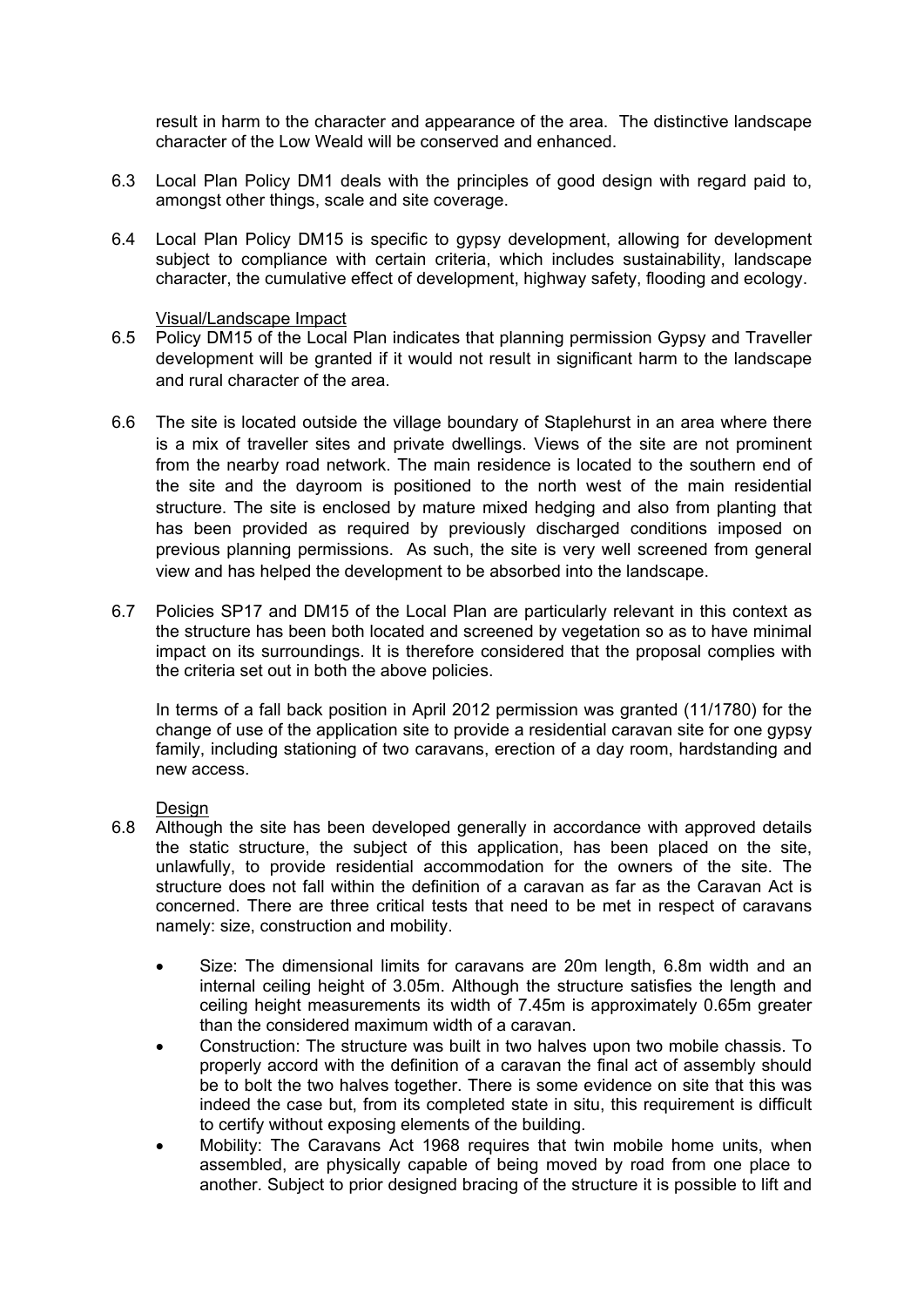transport the unit to another site subject to the necessary notices being served on the highway authority.

- 6.9 As the structure on site cannot be classified within the definition of a caravan, as far as the 1968 Act is concerned, consequently it must be defined as a static structure used for residential accommodation. However, the extra width would not necessarily render the structure incapable of being mobile or detract from its appearance as; visually it appears as a static mobile home. The brick skirting around the base is an accepted addition to static mobile homes and is prevalent on most gypsy and traveller sites.
- 6.10 The Council has in the past refused such an application at Orchard Farm Nursery, for the retention of a 'mobile structure', which was also dismissed at appeal. However, no real parallels can be drawn between these two developments as the mobile structure at Orchard Farm was 2.35m wider as compared to 0.6m in this instance. It was also 1.2m longer with a much increased height, unlike this structure which is 200mm below the maximum height permitted.

### Highway impact

6.11 The existing access to the site has been in use by the owners of the site for some time. There will be no change in the expected traffic generated by the proposed use

### Ecology Impacts.

6.12 Given the site's existing development, there would be no conflict with Policy DM15.

#### **Sustainability**

6.13 Gypsy and traveller sites are often located in the countryside and the application site follows this pattern. The site is well connected to public transport links with frequent bus movements to both Staplehurst and Maidstone. As such, it is not considered the site is so remote from services to justify refusal on sustainability grounds particularly having regards to the existence of the wider site and adjoining lawful gypsy and traveller sites.

#### Residential amenity

6.14 Local residential properties outside the site are distanced in excess of 80m. As such, in terms of amenity there would not be a significant impact in terms of loss of light, privacy or overbearing impact on adjoining properties and would not adversely affect the living conditions of local residents.

# 7.0 **CONCLUSION**

- 7.1 It is not considered that the increased width (0.6m) of the mobile structure would visually impact on the character and appearance of the rural area, especially given the existing use of the land as a gypsy and traveller site. The structure provides a more sustainable building to accommodate the occupiers' current needs and for the period until the children leave school.
- 7.2 Policy allows that, subject to strict control and in order to satisfy the Borough's responsibility to accommodate the Gypsy and Traveller community in development commensurate with their traditional lifestyle, such development can be acceptable in the countryside. The proposed development is largely screened to long distance views and is set well back from the public highway network and would therefore be in accordance with policy DM15. As a result the impact of development upon the